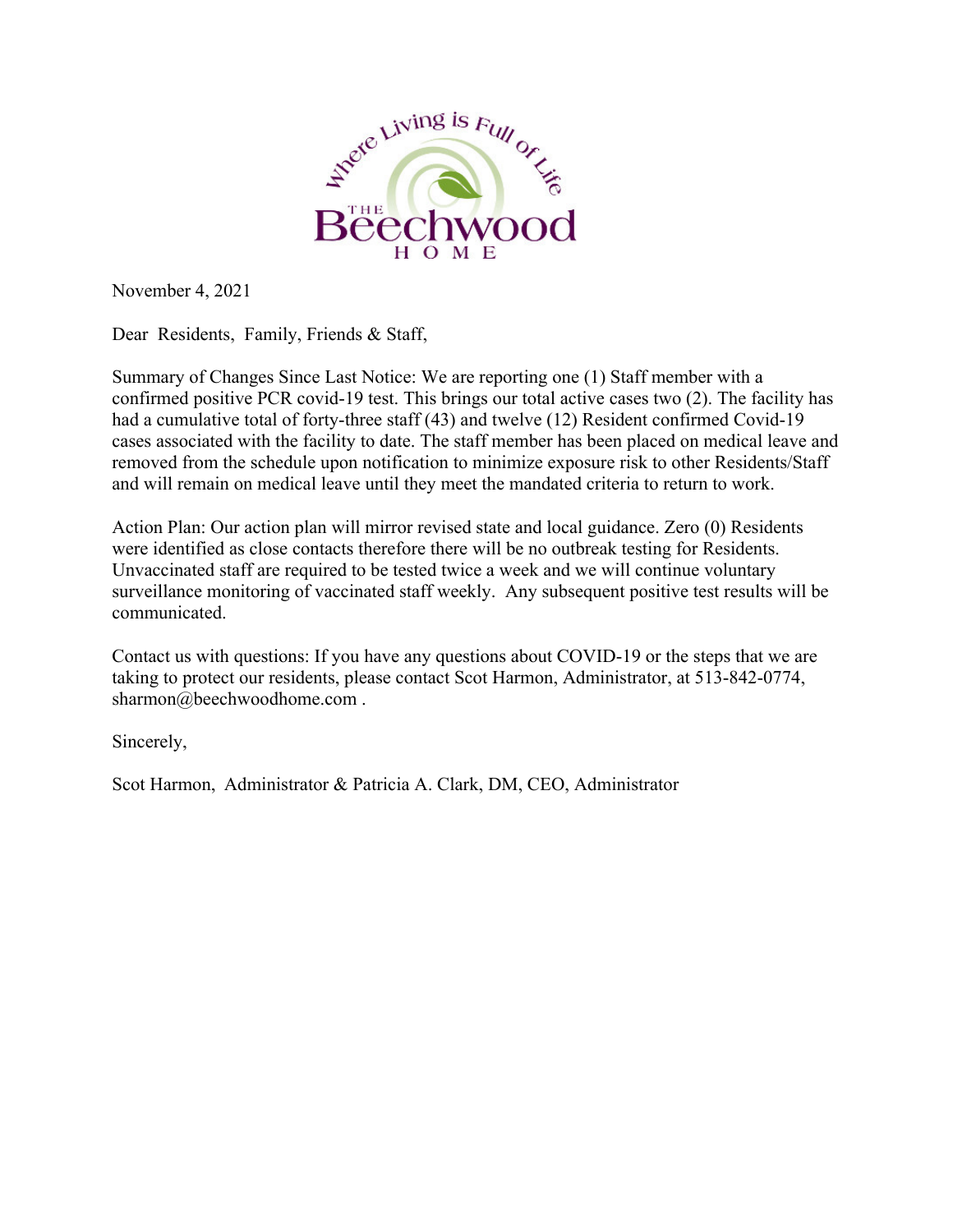November 5, 2021

Residents/Family/Friends/Staff,

Federal Vaccine Mandates: Recently two federal vaccine mandates went into effective, managed by OSHA and CMS. Our facility falls under the order from CMS (Center for Medicare Medicaid Services) and impacts all healthcare organizations in the country that participate in the Medicare and/or Medica id insurance programs. Due to the complexity of this topic, our team is currently gathering information and attending meetings held by industry leaders to fully understand how the scope of this mandate will be implemented and assessing the potential impact it will have on our operations. We expect to be able to provide detailed information about this topic next week.

Vaccine Clinic: Our next vaccine clinic will be held on November 22. Please contact Scot Harmon or Beth Hils if you are interested in starting a Moderna vaccine series.

Hamilton County's positivity rate has decreased to 6.24% through the week of 10/26.This is a 0.95% decrease over last week's reported positivity rate through 10/19

Stay Diligent: It is a relief to see the local positivity rate fall recently, however it is important to remember that Covid has a history of coming back in waves that are often worse than before. Our recent memory illustrates how the Delta variant impacted our country in a profound way at a time of the year when respiratory illnesses are historically not a concern. Until the WHO officially downgrades Covid from a pandemic (which encompasses the entire globe) it is important to maintain infection control practices to keep those you love safe especially when the temperatures start to drop, and people begin to spend more time inside.

As always if you have any questions/comments/concerns please contact me, Scot Harmon (Administrator) or Patricia Clark (CEO).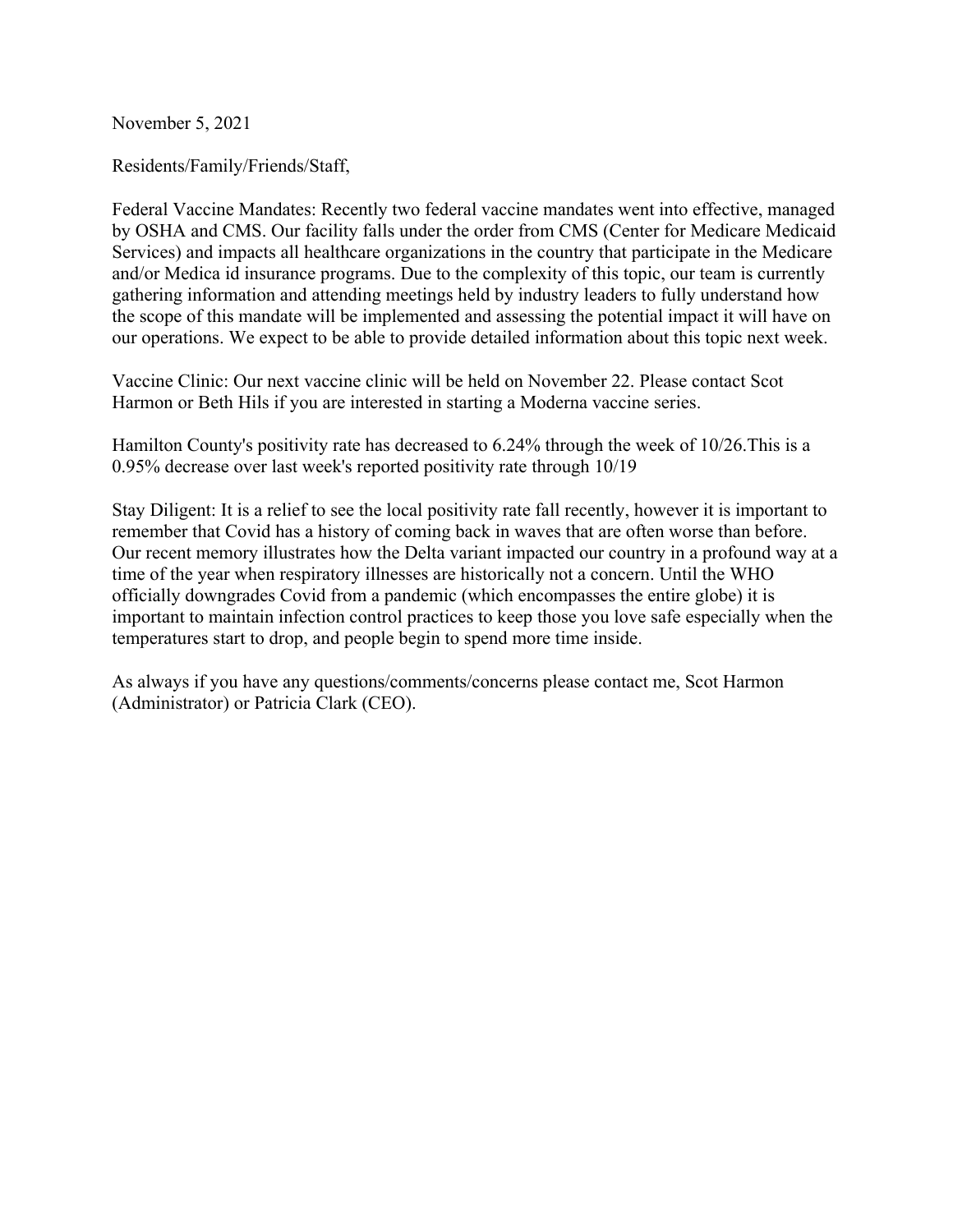## November 12, 2021

## Residents/Family/Friends/Staff,

Federal Vaccine Mandates:

- Effective on November 5,2021,CMS issued an emergency Health Care Vaccination Rule for the healthcare sector including long-term care facilities such as Beechwood Home. The purpose of this rule is to ensure safety and protection from COV ID-19 for all residents and staff.
- This vaccination mandate requires all Beechwood staff, volunteers and contractors to receive their first dose of the Pfizer or Moderna vaccine, or single-dose J&J vaccine, no later than December 5,2021. If choosing the Pfizer or Moderna option, all Beechwood staff and contractors must complete the vaccination series (the second dose) no later than January 4,2022.
- To avoid any confusion, you may have heard through the media about the OSHA vaccine mandate that applies to companies with 100 or more employees that allows for a testing accommodation for those not willing to receive the vaccine. The CMS vaccine mandate that applies to the healthcare industry does not provide for this sort of accommodation based on the frailty of the individuals we serve.
- This mandate will allow for medica l or religious exemptions for staff who have a bona fide medical reason not to be vaccinated and for employees with a sincerely held religious belief. Per the CMS rule, employees who do not comply with the mandate by December 5,2021,must be removed from the schedule resulting in separation of employment.
- Preparations for Staffing Loss: Anticipating a mandate of this scope for some time, the facility has strategically put into place measures to prepare for this scenario.
- We proactively put the admission process on hold and our census which typically hoovers around full capacity (80) is now 72. With less Residents to care for 24/7,we require less Staff.
- Our HR department has only selected applicants who are either already fully vaccinated or open to vaccination for the hiring process since the summer. This ensures that our new hires will be retained despite this mandate as they have already met the qualifications.
- we are in communication with our unvaccinated staff members to answer their questions/provide information from reputable sources regarding the covid vaccines available to date and providing convenient opportunities for vaccination while at work.
- We sincerely appreciate those staff members who are electing not to get vaccinated for communicating this personal decision to us in advance so that our HR department can begin the recruitment process.

Vaccine Clinic: Our next vaccine clinic will be held on November 22<sup>nd</sup>. Please contact Scot Harmon or Beth Hils if you are interested in starting a Moderna vaccine series.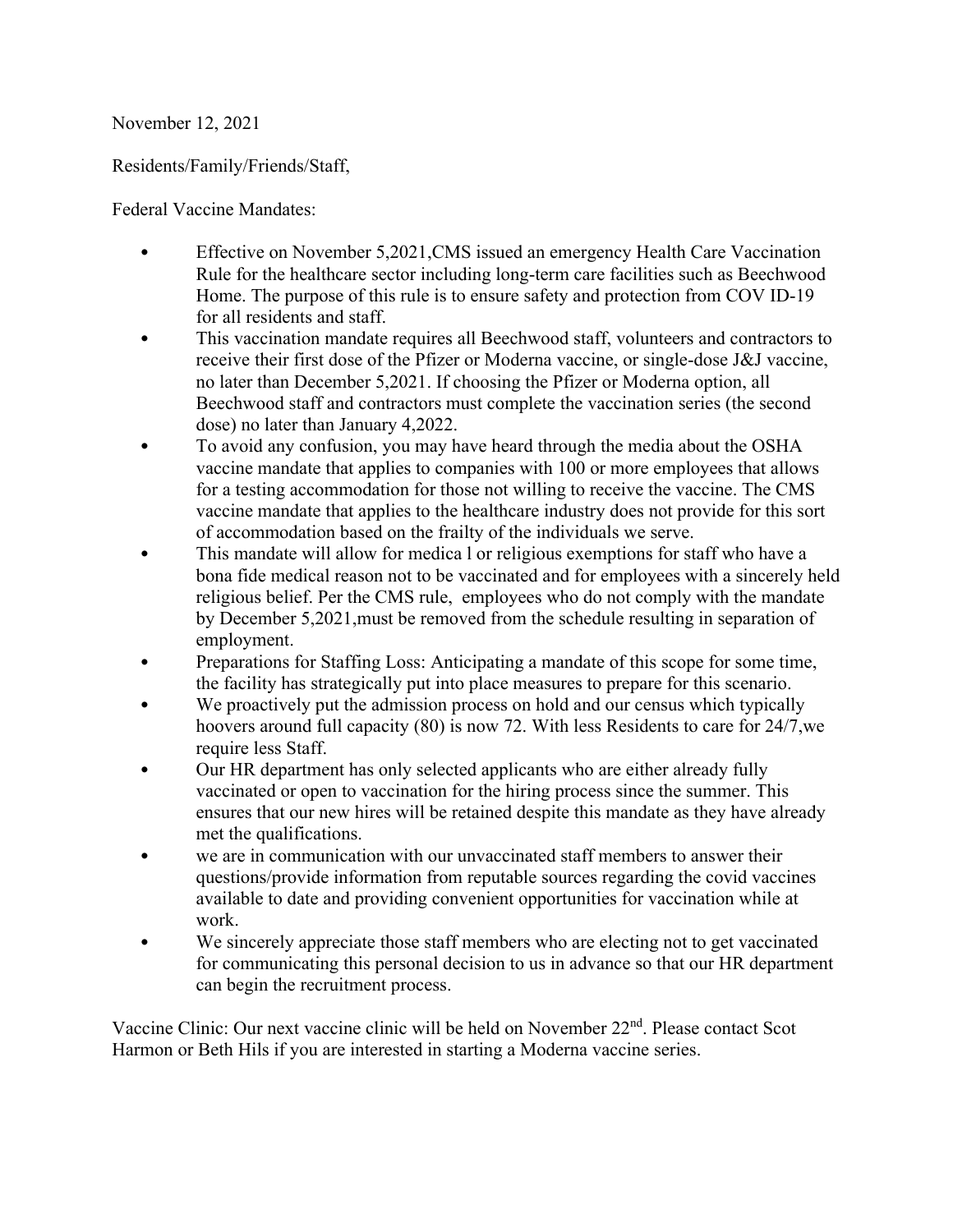Hamilton County's positivity rate has decreased to 5.96% through the week of 11/02. This is a 0.28% decrease over last week's reported positivity rate through 10/26.

As always if you have any questions/comments/concerns please contact Heather Hefren, Scot Harmon (Administrator) or Patricia Clark (CEO).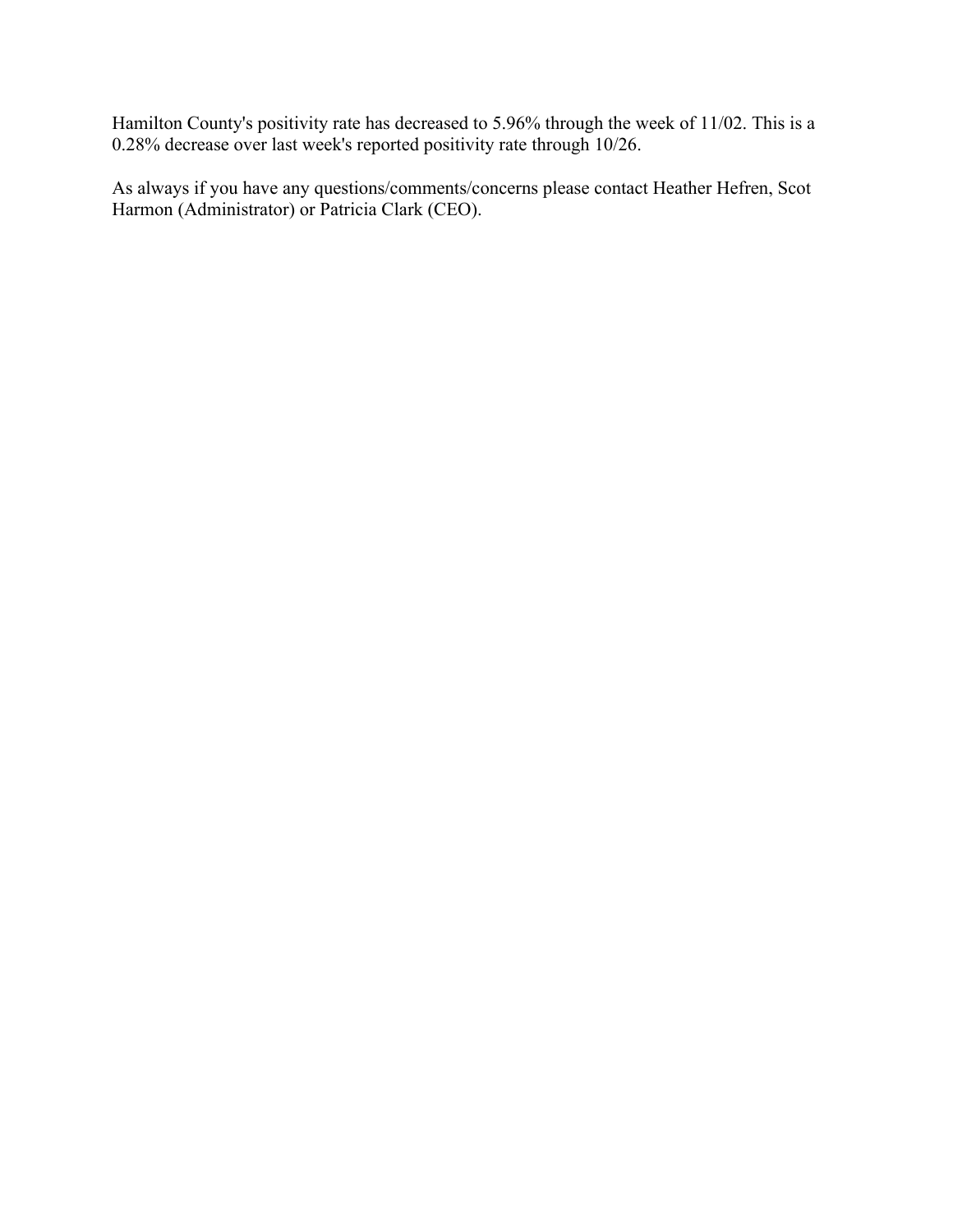November 15, 2021

Dear Residents/Family/Friends/Staff,

Summary of Changes Since Last Notice: We are reporting one (1) Staff member with a confirmed positive PCR covid-19 test. This brings our total active cases to one (1). The facility has had a cumulative total of forty-four staff (44) and twelve (12) Resident confirmed Covid-19 cases associated with the facility to date. The staff member has been placed on medical leave and removed from the schedule upon notification to minimize exposure risk to other Residents/Staff and will remain on medical leave until they meet the mandated criteria to return to work.

Action Plan: Our action plan will mirror revised state and local guidance. Zero (0) Residents were identified as close contacts therefore there will be no outbreak testing for Residents. Unvaccinated staff are required to be tested twice a week and we will continue voluntary surveillance monitoring of vaccinated staff weekly. Any subsequent positive test results will be communicated.

Contact us with questions: If you have any questions about COVID-19 or the steps that we are taking to protect our residents, please contact Scot Harmon, Administrator, at 513-842-0774, sharmon@beechwoodhome.com.

Sincerely,

Scot Harmon (Administrator)

 $\mathcal{R}_{\mathcal{L}}$ 

Patricia A. Clark, DM (CEO, Administrator)